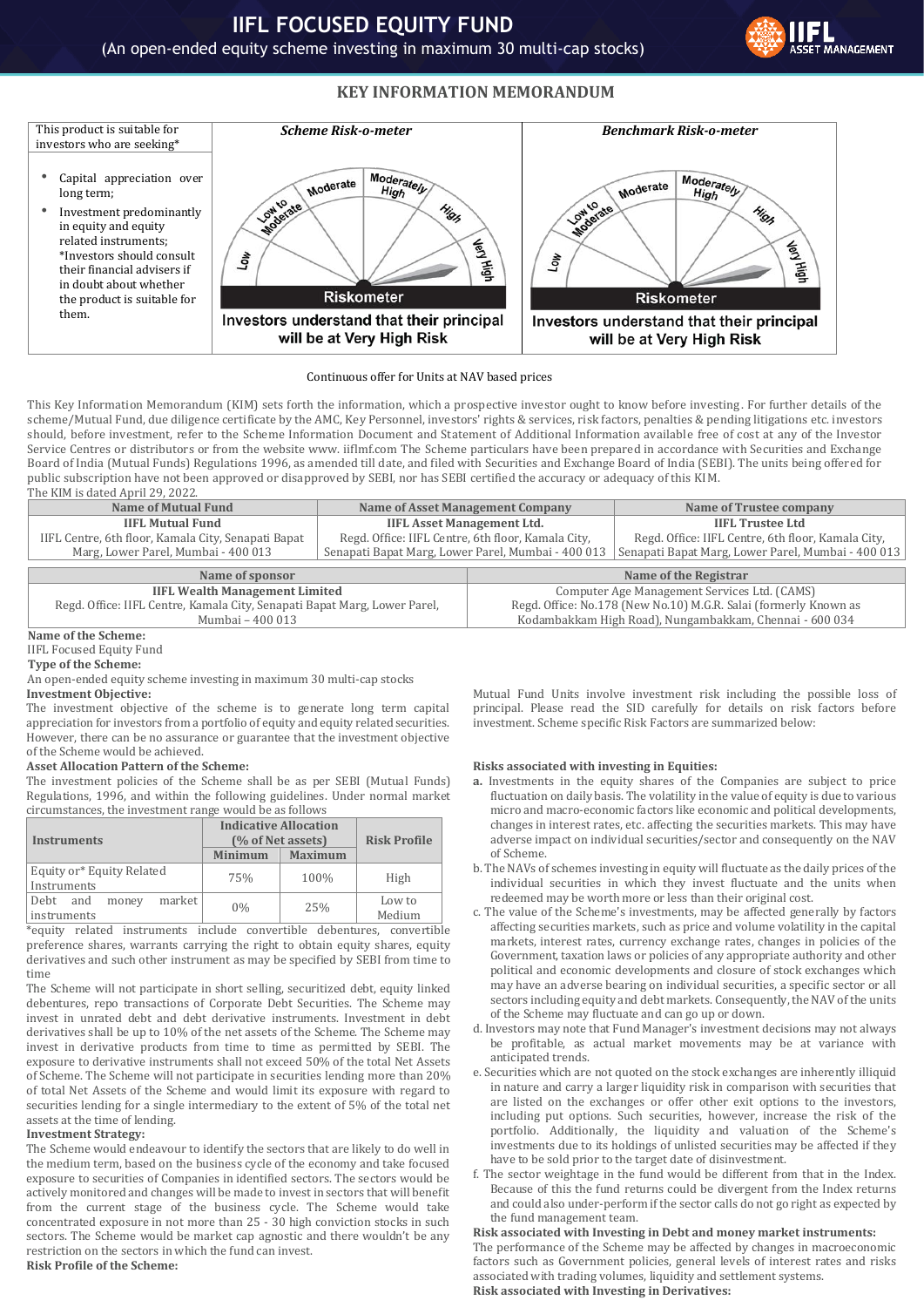Derivative products are leveraged instruments and can provide disproportionate gains as well as disproportionate losses to the investor. Execution of such strategies depends upon the ability of the fund manager to identify such opportunities. Identification and execution of the strategies to be pursued by the fund manager involve uncertainty and decision of the fund manager may not always be profitable. No assurance can be given that the fund manager will be able to identify or execute such strategies.

#### **Risk associated with Securities Lending:**

Securities Lending is a lending of securities through an approved intermediary to a borrower under an agreement for a specified period with the condition that the borrower will return equivalent securities of the same type or class at the end of the specified period along with the corporate benefits accruing on the securities borrowed.

## **Risk Mitigation Measures:**

Risk is an inherent part of the investment function. Effective Risk management is critical to fund management for achieving financial soundness. Investment by the Scheme would be made as per the investment objective of the Scheme and in accordance with SEBI Regulations. AMC has adequate safeguards to manage risk in the portfolio construction process. Risk control would involve managing risk in order to keep in line with the investment objective of the Scheme. The risk control process would include identifying the risk and taking proper measures for risk. The system has incorporated all the investment restrictions as per the SEBI guidelines and enables identifying and measuring the risk through various risk management tools like various portfolio analytics, risk ratios, average duration and analyses the same and acts in a preventive manner.

### **Dematerialization of Units:**

The applicants intending to hold Units in dematerialized mode will be required to have a beneficiary account with a Depository Participant of the NSDL/CDSL and will be required to mention in the Application Form details of the at the time of purchasing Units.

#### **Liquidity:**

The Scheme will offer Units for Purchase and Redemption at NAV related prices on every Business Day on an ongoing basis, commencing not later than 5 working days from the allotment of units of the scheme. The Mutual Fund will dispatch the Redemption proceeds not later than 10 business days from the acceptance of the Redemption request

**Plans and Options:**

• Regular Plan

•Direct Plan

### • Income Distribution cum Capital Withdrawal (IDCW)Option

• Growth Option.

Income Distribution cum Capital Withdrawal (IDCW)Option will have facility of Payout of Income Distribution cum Capital Withdrawal option (IDCW Payout)and Re-investment of Income Distribution cum Capital Withdrawal option (IDCW Re-investment). If the applicant does not indicate the choice of Option in the Application form, the fund accepts the application as being for the Growth Option. Under Income Distribution cum Capital Withdrawal (IDCW)Option, if applicant has not indicated the facility, the default facility accepted will be Re-investment of Income Distribution cum Capital Withdrawal option (IDCW Re-investment).

## **Applicable NAV (after the scheme opens for repurchase and sale):**

The AMC will calculate and disclose the NAV of the Scheme on all business days. The AMC will update the NAVs on AMFI website www.amfiindia.com before 11.00 p.m. on every business day. If the NAV is not available on AMFI website before the commencement of Business Hours on the following day due to any reason, the Mutual Fund shall issue a press release giving reasons and explaining when the Mutual Fund would be able to publish the NAV.

#### • **Applicable NAV for Subscriptions / Switch-ins (irrespective of application amount):**

1. In respect of valid applications received upto 3.00 p.m on a Business Day at the official point(s) of acceptance and funds for the entire amount of

| Compounded<br>Annual<br>Return | <b>Scheme</b><br>Return -<br>Regular<br>Plan | <b>Scheme Return-</b><br><b>Direct Plan</b> | <b>Benchmark</b><br>Return % | <b>Additiona</b><br><b>Benchma</b><br>rk |
|--------------------------------|----------------------------------------------|---------------------------------------------|------------------------------|------------------------------------------|
| Returns for the                |                                              | 23.88                                       |                              | 19.50                                    |
| last 1 year                    | 22.50                                        |                                             | 22.26                        |                                          |
| Returns for last               | 22.73%                                       |                                             |                              | 16.06                                    |
| 3 years                        |                                              | 24.30                                       | 17.06                        |                                          |
| Returns for last               |                                              |                                             |                              | 15.94                                    |
| 5 years                        | 17.17                                        | 18.78                                       | 14.79                        |                                          |
| Returns since                  |                                              |                                             |                              | 12.16                                    |
| inception*                     | 15.56                                        |                                             |                              |                                          |
| CAGR                           |                                              | 17.01                                       | 13.08                        |                                          |

subscription/purchase (including switch ins) as per the application are credited to the bank account of the respective Scheme before the cut-off time i.e., available for utilization before the cut-off time - the closing NAV of the day shall be applicable.

2. In respect of valid applications received after 3.00 p.m on a Business Day at the official point(s) of acceptance and funds for the entire amount of subscription/purchase (including switch ins) as per the application are credited to the bank account of the respective Scheme before the cut-off time of the next Business Day i.e., available for utilization before the cut-off time of the next Business Day - the closing NAV of the next Business Day shall be applicable.

3. Irrespective of the time of receipt of application at the official point(s) of acceptance, where funds for the entire amount of subscription/purchase as per the application are credited to the bank account of the respective Scheme before the cut-off time on any subsequent Business Day - i.e., available for utilization before the cut-off time on any subsequent Business Day - the closing NAV of such subsequent Business Day shall be applicable.

4. The aforesaid provisions shall also apply to systematic transactions i.e., Systematic Investment Plan (SIP), Systematic Transfer Plan (STP).For determining the applicable NAV for allotment of units in respect of purchase / switch-in to the Schemes, the following shall be ensured:

i. Application / switch-in request is received before the applicable cut-off time.

ii. Funds for the entire amount of subscription / purchase as per the application / switch-in request are credited to the bank account of the respective Scheme(s) before the cut-off time.

iii. The funds are available for utilization before the cut-off time without availing any credit facility whether intra-day or otherwise, by the respective Scheme(s). iv. In case of switch transactions from one scheme to another scheme, the allocation shall be in line with the redemption payout.

### **For Redemption/ Switch out:**

In respect of valid applications accepted at an Official Point of Acceptance up to 3.00 p.m. on a Business Day, the closing NAV of the same day will be applicable; and In respect of valid applications accepted at an Official Point of Acceptance after 3.00 p.m., the closing NAV of the next Business Day will be applicable. **Minimum Application Amount:**

• New Purchase – Rs. 1,000 and in multiples of Rs. 100 thereafter.

- Additional purchase Rs. 1,000 and in multiples of Rs. 100 thereafter
- Systematic Investment Plan (SIP)
	- Rs. 1000 per month for a minimum period of six months.
- Quarterly Option Rs. 1,000 per quarter for a minimum period of 6 quarters.

Investments above the minimum amount mentioned, shall be made in multiples of Rs. 100 for all SIP irrespective of frequency of SIP or the Option. The minimum application amounts listed above does not apply in case of Transfers.

The AMC in consultation with the Trustees reserves the right to discontinue/ add more plans/ options at a later date subject to complying with the prevailing SEBI guidelines and Regulations.

### **Repurchase/ Redemption:**

The minimum amount in rupees for Redemption shall be Rs. 1,000/- or account balance whichever is less. Investor may note that upon the processing of part redemption/switch out request, if the account balance in the scheme falls below Rs. 1,000/- then the same will be redeemed/switched out along with the said request.

### **Switches:**

The minimum amount in case of inter/ intra scheme (inter plan/inter option) switches shall be the minimum amount required in the respective transferee scheme/plan.

#### **Cash Investments:**

It is permitted to accept cash transactions to the extent of Rs. 50,000/-, however, the Asset Management Company is in process of implementing adequate systems and controls to accept Cash Investment in the Scheme. Information in this regard will be provided to Investors as and when the facility is made available.

**Despatch of Repurchase (Redemption) Request:** 

Within 10 Business Days of the receipt of valid redemption request at the Official Points of Acceptance.

## **Benchmark Index:**

# S&P BSE500 TRI

# **IDCW Policy:**

Under Income Distribution cum Capital Withdrawal (IDCW) Option, dividend will be declared subject to availability of distributable surplus and at discretion of AMC/ Trustee. The undistributed portion of the income will remain in the Option and be reflected in the NAV, on an ongoing basis. The Trustee's decision with regard to availability and adequacy, rate, timing and frequency of distribution of dividend shall be final. The dividend can be distributed out of investors capital (equalization reserve), which is part of sale price that represents realized gains.

### **Name of Fund Manager:**

Mr. Mayur Patel

He is managing the scheme since November 11, 2019.

**Name of Trustee Company:**

#### IIFL Trustee Ltd.

### **Performance of the Scheme:**

As on31 March 2022, above 1-year CAGR Return, SI\*\*\* 30 October 2014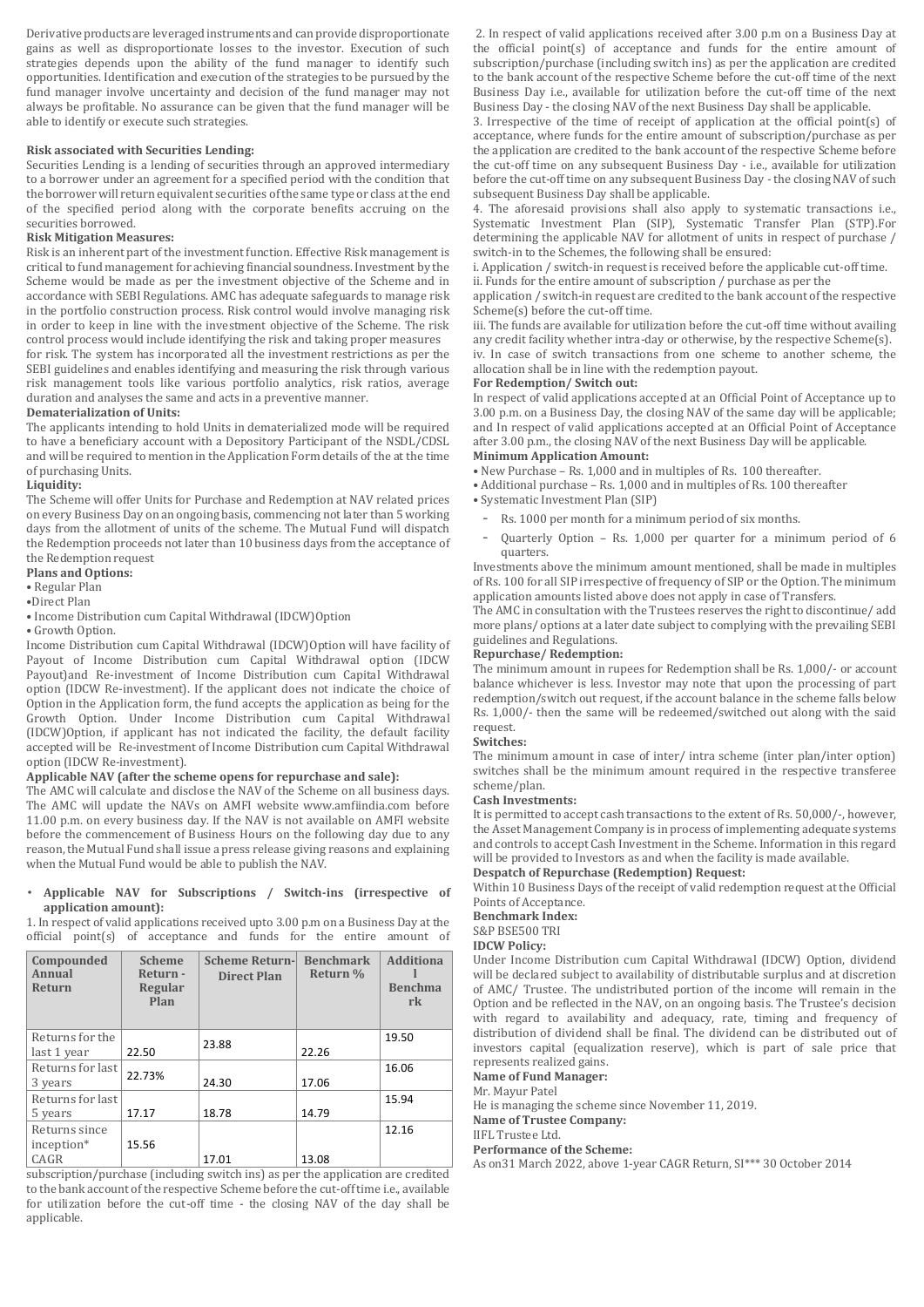

### Disclosure pursuant to SEBI Circular Dated March 18, 2016:

**Top 10 Holdings (by issuer) of the Scheme as on March 31, 2022:**

| Name of the issuer               | % of Holding |
|----------------------------------|--------------|
| <b>ICICI Bank Limited</b>        | 7.91         |
| HDFC Bank Limited                | 7.50         |
| Infosys Limited                  | 7.45         |
| Larsen & Toubro Limited          | 4.91         |
| Axis Bank Limited                | 4.55         |
| State Bank of India              | 4.55         |
| Bharti Airtel Limited            | 4.31         |
| <b>SRF</b> Limited               | 4.00         |
| Larsen & Toubro Infotech Limited | 3.75         |
| Bajaj Finance Limited            | 3.64         |

**The complete portfolio of the scheme on monthly basis is updated at [http://www.iiflmf.com/Downloads/MandatoryDisclosures/MonthlyPortf](http://www.iiflmf.com/Downloads/MandatoryDisclosures/MonthlyPortfolio.aspx) [olio.aspx](http://www.iiflmf.com/Downloads/MandatoryDisclosures/MonthlyPortfolio.aspx)**

**Allocation of the scheme towards its various Sectors:**

| <b>Sectors</b>           | % of Holding |
|--------------------------|--------------|
| Financial Services       | 33.61        |
| lΤ                       | 15.18        |
| Consumer Goods           | 8.66         |
| Telecom                  | 6.06         |
| Pharma                   | 5.67         |
| Automobile               | 5.57         |
| Construction             | 6.64         |
| Industrial Manufacturing | 2.53         |
| $0$ il & Gas             | 2.49         |
| Miscellaneous            | 5.23         |
| Power                    | 1.83         |
| Metals                   | 2.55         |

Others under sector disclosure include Futures and cash & cash equivalents. Schemes Portfolio turnover ratio as on March 31, 2022: 0.27

### **Expenses of the Scheme:**

### **1. Load Structure:**

• Entry Load: Nil

• Exit Load: 1% if redeemed/switched out, on or before 12 months from the date of allotment

**2. New Fund offer expenses:**

All initial issue expense shall be borne by AMC.

### **3. Annual Recurring Expenses:**

As per Regulation 52 (6) (c) of SEBI Regulations, the maximum annual scheme recurring expenses including the investment management fees that can be charged to the Scheme is as follows:

| Daily<br>Net.<br>Asset<br>S.<br>(Rs.) | <b>First</b><br><b>Rs.500</b><br>crores | <b>Next</b><br>Rs.<br>250<br>crores | <b>Next</b><br>Rs.<br>1250<br>crores | Next Rs. Next Rs.<br>3000<br>crores | 5000<br>crores | <b>Balan</b><br>Next Rs.<br>40000 crores<br>ce<br><b>Assets</b>                                                                                   |  |
|---------------------------------------|-----------------------------------------|-------------------------------------|--------------------------------------|-------------------------------------|----------------|---------------------------------------------------------------------------------------------------------------------------------------------------|--|
| $%$ per<br>annum                      | 2.25%                                   | 2.00%                               | 1.75%                                | 1.60%                               | 1.50%          | Total expense [1.05%]<br>ratio reduction<br>of $0.05\%$ for<br>every increase<br>of Rs. 5,000<br>crores of daily<br>net assets or<br>part thereof |  |

In addition to total expense limits mentioned above, the AMC may charge the following in terms of Regulation 52(6A) of SEBI Regulations:

a. Additional expenses not exceeding of 0.30% of daily net assets for inflows from specified cities

b. Brokerage and transaction costs (including Goods and Service Tax) which are incurred for the purpose of execution of trade and is included in the cost of investment, not exceeding 0.12 per cent in case of cash market transactions and 0.05 per cent in case of derivatives transactions.

c. Additional expenses incurred towards different heads mentioned under Regulations 52(2) and 52(4) of SEBI Regulations, not exceeding 0.05 per cent of daily net assets of the scheme.

The AMC has estimated the following annual recurring expenses on daily net assets of the Scheme. Further, any change in the expense ratio will be updated on our website and the same will be communicated to investor via SMS / e-mail 3 working days prior to the effective date of change. For the actual current expenses being charged, the investor should refer to the website: [http://www.iiflmf.com/expenses-ratio.](http://www.iiflmf.com/expenses-ratio)

| <b>Particulars</b>                                                                                                                                                                                                                                                                                                                                                                                                                                                                                                                                                                                                                                                                                                                                             | (% of Daily Net<br>Assets) |
|----------------------------------------------------------------------------------------------------------------------------------------------------------------------------------------------------------------------------------------------------------------------------------------------------------------------------------------------------------------------------------------------------------------------------------------------------------------------------------------------------------------------------------------------------------------------------------------------------------------------------------------------------------------------------------------------------------------------------------------------------------------|----------------------------|
| Investment Management and Advisory Fees, Trustee fee,<br>Audit fees, Custodian fees, RTA Fees, Marketing & Selling<br>expense incl. agent commission, Cost related to investor<br>communications, Cost of fund transfer from location to<br>location, Cost of providing account statements &<br>dividend redemption cheques & warrants, Costs of<br>statutory Advertisements, Cost towards investor<br>education & awareness (at least 2 bps), Brokerage &<br>transaction cost over and above 12 bps and 5 bps for<br>cash and derivative market trades respectively, *Goods<br>& Service tax on expenses other than investment and<br>advisory fees, *Goods & Service tax on brokerage and<br>transaction cost, other expenses (including listing<br>expenses | Up to 2.25%                |
| Maximum total expense ratio (TER) permissible<br>under Regulation 52 (6)(c)(I) & (6) (a)                                                                                                                                                                                                                                                                                                                                                                                                                                                                                                                                                                                                                                                                       | Up to 2.25%                |
| \$Additional expenses under regulation 52 (6A) (c)                                                                                                                                                                                                                                                                                                                                                                                                                                                                                                                                                                                                                                                                                                             | Up to 0.05%                |
| Additional expenses for gross new inflows<br>from specified cities                                                                                                                                                                                                                                                                                                                                                                                                                                                                                                                                                                                                                                                                                             | Up to 0.30%                |

These estimates of Investment Management Fees and Expenses have been made in good faith as per the information available to the Investment Manager and are subject to change inter-se, which may be more or less than estimated above. Any expenditure in excess of the said prescribed limit (including brokerage and transaction cost, if any) shall be borne by the AMC.

- \* In addition to expenses under Regulation 52 (6) and (6A) of SEBI Regulations, AMC may charge Goods and Service Tax on Investment Management and Advisory Fees, expenses other than Investment Management and Advisory Fees and brokerage and transaction cost as below:
	- a. Goods and Service Tax on Investment Management and Advisory Fees: AMC may charge Goods and Service Tax on Investment Management and Advisory Fees of the Scheme in addition to the maximum limit of TER as per the Regulation 52(6) and (6A) of SEBI Regulations.
	- b. Goods and Service Tax on expenses other than Investment Management and Advisory Fees:

AMC may charge Goods and Service Tax on expenses other than Investment Management and Advisory Fees of the Scheme, if any within the maximum limit of TER as per the Regulation under 52(6) and (6A) of SEBI Regulations. c.

c. Goods and Service Tax on brokerage and transaction cost:

The Goods and Service Tax on brokerage and transaction costs which are incurred for the purpose of execution of trade, will be within the limit of prescribed under Regulation 52 of SEBI Regulations.

^ Expenses not exceeding of 0.30 % Of daily net assets, if the new inflows

From retail investors from such cities as specified by the SEBI, from time to time are at least:

• 30 per cent of the gross new inflows into the scheme, or;

• 15 per cent of the average assets under management (year to date) of the scheme, whichever is higher;

Provided that if inflows from such cities are less than the higher of the above, such expenses on daily net assets of the scheme shall be charged on proportionate basis. Provided further that expenses charged under this clause shall be utilised for distribution expenses incurred for bringing inflows from such cities. Provided further that amount incurred as expense on account of inflows from such cities shall be credited back to the scheme in case the said inflows are redeemed within a period of one year from the date of investment. Inflows of amount upto Rs 2,00,000/-per transaction, by individual investors shall be considered as inflows from "retail investor".

\$ In terms of SEBI Circular No SEBI/HO/IMD/DF2/CIR/P/ 2018/15 dated February 02, 2018, in case exit load is not levied / not applicable, the AMC shall not charge the said additional expenses.

Direct plan shall have a lower expense ratio excluding distribution expenses, commission etc and no commission shall be paid from such plan.